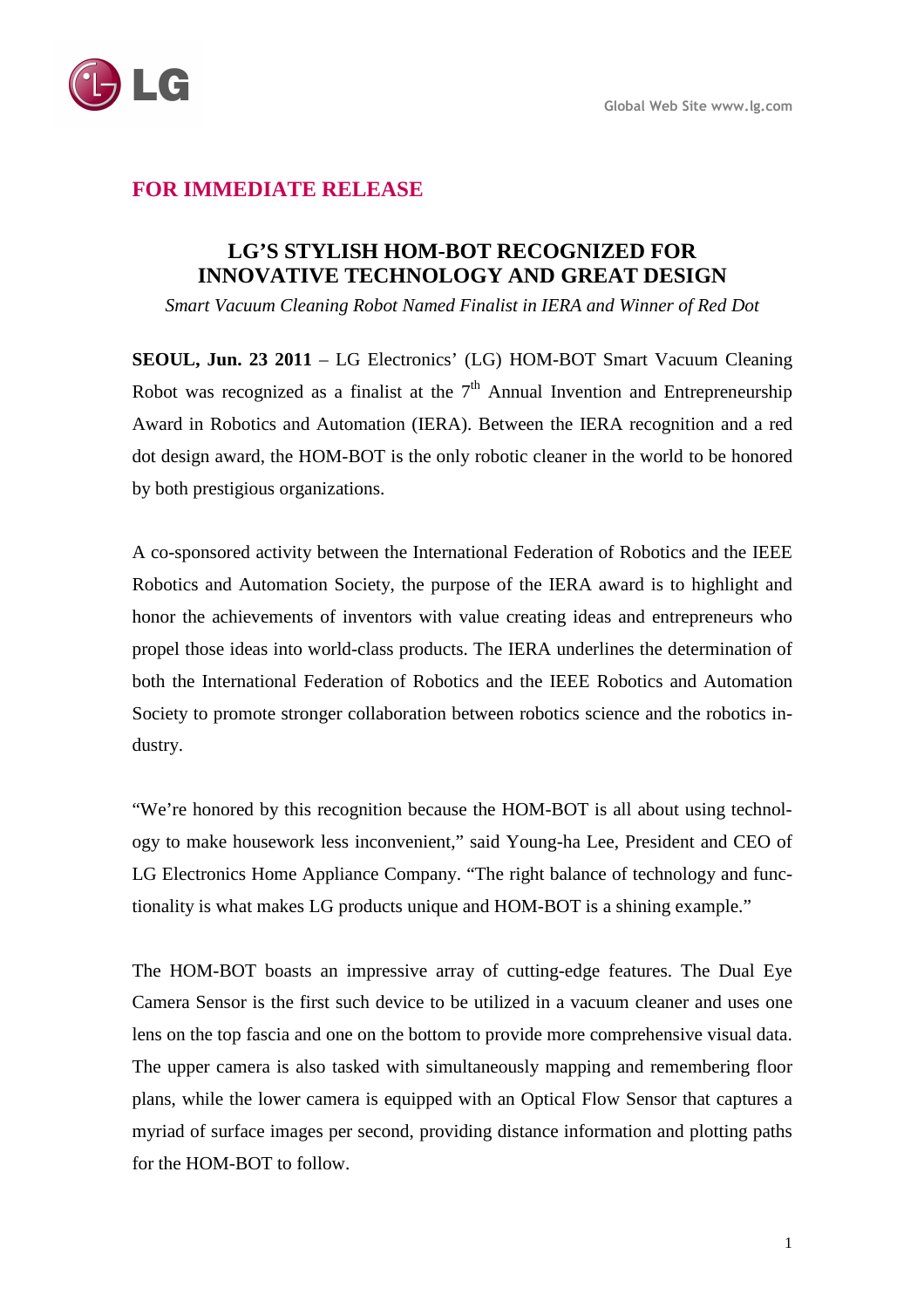

Ultrasonic and infrared sensors identify obstacles and work to prevent the redundant bump-and-retreat action. Failsafe systems are built in, so in the event that the HOM-BOT does run into an obstacle, the accelerometer and gyro sensor allow the cleaner to react accordingly. The result of this compilation of sensors and programming is a vacuum that avoids the pitfalls rival systems often suffer from. Moreover, the HOM-BOT is pleasingly quiet, with noise levels reduced to just 60dB.

In addition to its technological achievement, HOM-BOT was named a winner of a red dot design award, one of the most prestigious in the industry. Since 1955, the Essen Design Zentrum Nordrhein Westfalen has annually selected outstanding design quality and paid official tribute to the award-winning products in an exhibition. The 2011 competition received 4,433 products from 1,700 companies, entered from 60 different countries. The official award ceremony will be held in Essen, Germany on July 4.

# # #

## **About LG Electronics, Inc.**

LG Electronics, Inc. (KSE: 066570.KS) is a global leader and technology innovator in consumer electronics, mobile communications and home appliances, employing more than 93,000 people working in over 120 operations around the world. With 2010 global sales of KRW 55.8 trillion (USD 48.2 billion), LG comprises four business units – Home Entertainment, Mobile Communications, Home Appliance, and Air Conditioning & Energy Solutions. LG is one of the world's leading producers of flat panel TVs, mobile devices, air conditioners, washing machines and refrigerators. LG has signed a long-term agreement to become both a Global Partner and a Technology Partner of Formula 1™. As part of this top-level association, LG acquires exclusive designations and marketing rights as the official consumer electronics, mobile phone and data processor of this global sporting event. For more information, please visit www.lg.com.

## **About LG Electronics Home Appliance Company**

The LG Electronics Home Appliance Company is an innovator in the home appliance industry, dedicated to offering healthier and greener products, blending smart technology and trend-setting design and providing a complete solution for improving daily life. LG's insightful products, including refrigerators, washing machines, dishwashers, cooking appliances, vacuum cleaners, and built-in appliances, are designed to resonate with consumers around the world. LG's innovative technologies and convenient features, including the world's first interactive refrigerator, steam washing machine and combination oven and microwave, set new trends in the appliance industry, helping to establish LG as a global leader.

*Media Contacts:* 

Sally Lee LG Electronics Corporate Communications +822 3777 6483 Sally.lee@lge.com www.lgnewsroom.com